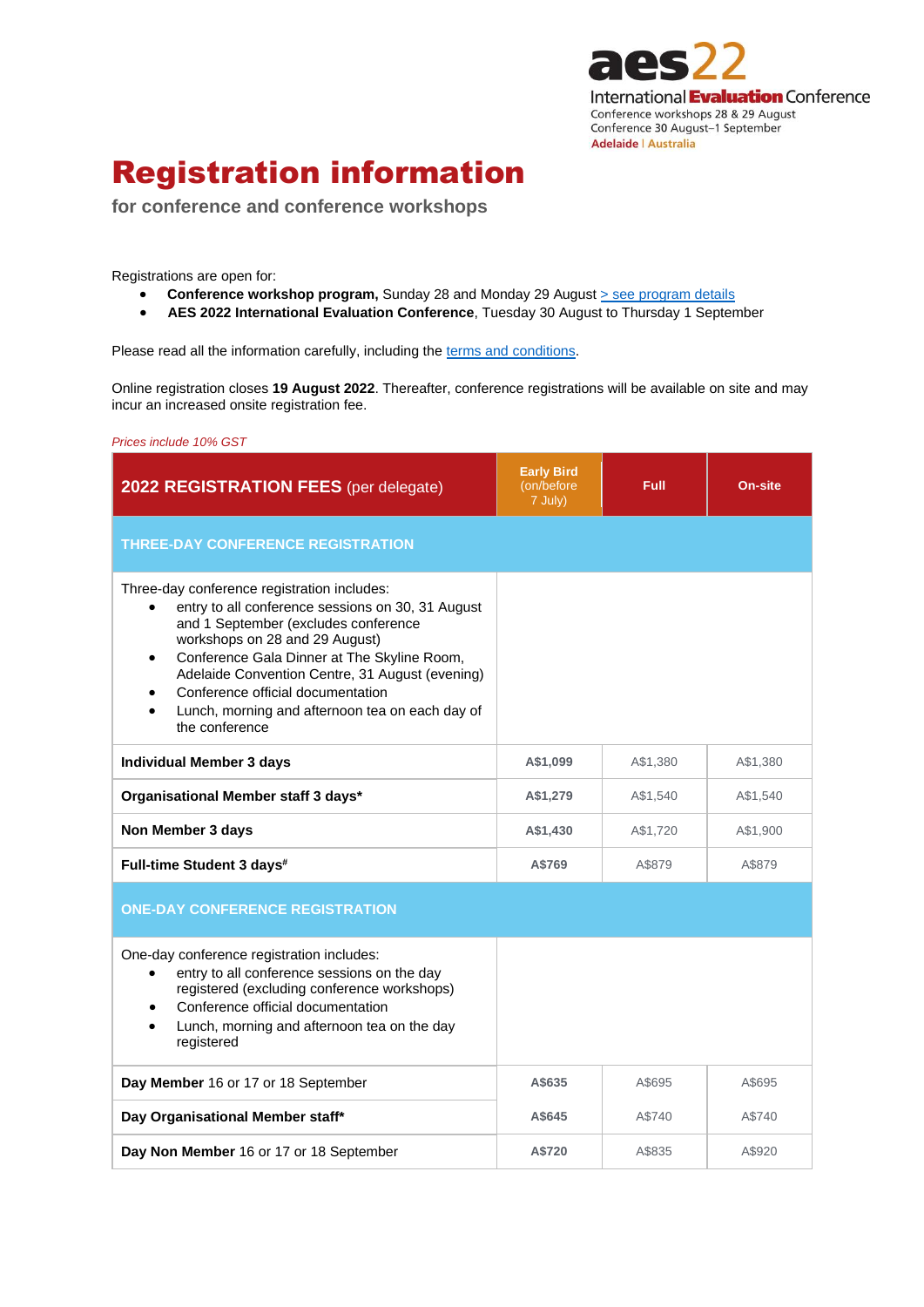# **CONFERENCE WORKSHOPS** (per workshop and delegate)

*Note: The AES cannot guarantee that each workshop will go ahead as scheduled. If a workshop is cancelled, you will be offered a place in another workshop, or a refund.*

|                                                                                                                                                                                                                                                                                                                                                                             | <b>Early Bird</b><br>on/before 7 July | <b>Full</b> |
|-----------------------------------------------------------------------------------------------------------------------------------------------------------------------------------------------------------------------------------------------------------------------------------------------------------------------------------------------------------------------------|---------------------------------------|-------------|
| Whole day workshop Member 28 or 29 August                                                                                                                                                                                                                                                                                                                                   | A\$450                                | A\$500      |
| Whole day workshop Organisational Member staff*<br>28 or 29 August                                                                                                                                                                                                                                                                                                          | A\$560                                | A\$610      |
| Whole day workshop Non Member 28 or 29 August                                                                                                                                                                                                                                                                                                                               | A\$630                                | A\$680      |
| Whole day workshop Student Member# 28 or 29<br>August                                                                                                                                                                                                                                                                                                                       | A\$330                                | A\$380      |
|                                                                                                                                                                                                                                                                                                                                                                             |                                       |             |
| Half day workshop Member 28 or 29 August                                                                                                                                                                                                                                                                                                                                    | A\$250                                | A\$300      |
| Half day workshop Organisational Member staff* 28<br>or 29 August                                                                                                                                                                                                                                                                                                           | A\$380                                | A\$430      |
| Half day workshop Non Member 28 or 29 August                                                                                                                                                                                                                                                                                                                                | A\$430                                | A\$480      |
| Half day workshop Student Member#28 or 29 August                                                                                                                                                                                                                                                                                                                            | A\$230                                | A\$280      |
| # Student discount:<br>Students must be full-time and provide a copy of their student<br>identification card/number or a supporting note from their Head<br>of Department upon registration which can be faxed to +61 3<br>8344 8490 or scanned and forwarded by email<br>to conference@aes.asn.au. Without this information, the full<br>registration fee will be charged. |                                       |             |
| * Organisational Member rates:<br>Before choosing this rate, please check with your organisational<br>member status with your organisation or aes@aes.asn.au. You<br>will be invoiced for the difference if you're not a staff member of<br>an organisational member of the AES.                                                                                            |                                       |             |

# Registration process for conference workshop program

- Please register via the conference/conference workshop registration portal see link below.
- Choose the number of workshop tickets you need in each category, fill in the form and click 'Next'. You will be able to enter the workshop participant information for each ticket. On the next screen choose which workshop each participant wishes to attend.
- If you have already registered for the Conference, follow the steps above and ignore the options for Conference tickets shown. You will be issued an additional invoice for the pre-conference workshops; your existing Conference registration details will not be affected.
- If you wish to register for the conference workshops only, ignore the options for Conference tickets shown.
- If you wish to register for both the conference workshops and the Conference, follow the instructions for the conference workshop registration, and then, additionally, choose your Conference options.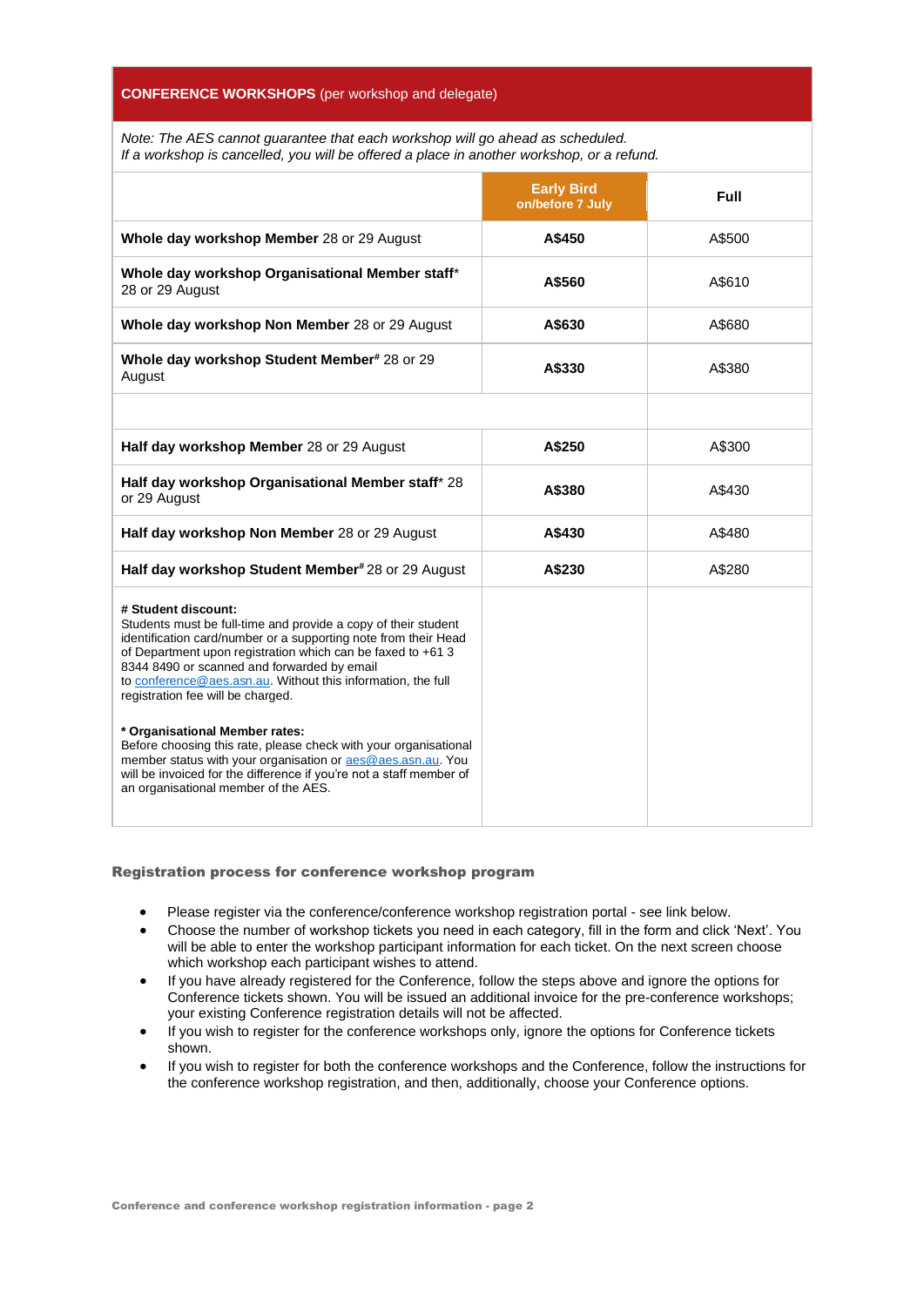# Support participation by Emerging Indigenous Evaluators

Upon registration, each delegate will have the opportunity to choose a ticket extra as a donation to support the participation of Emerging Indigenous Evaluators to attend aes22 International Evaluation Conference in Adelaide.

*This is a donation to the charitable organisation Australian Evaluation Society Ltd who will use all of the donated funds to directly support Emerging Indigenous Evaluators to attend the conference. As its contribution, the Australian Evaluation Society will waive registration fees for supported participants*.

# Conference program

The draft conference program will be published no later than a month before the close of Early Bird registrations. Existing delegates and those on the Conference Alert mailing list (join the [here\)](https://www.aes.asn.au/subscribe-to-aes-e-news) will receive notification of its availability.

# AES Membership rates

If you wish to join the AES as a member and take advantage of the discounted member rate, please complete a membership application on the [AES website](https://www.aes.asn.au/become-a-member) before submitting your registration.

If you do not know your AES Membership number, please go to the [AES website](http://www.aes.asn.au/) and log in, your member number should appear in the right hand column. Email us at [aes@aes.asn.au](mailto:aes@aes.asn.au) if you cannot locate your AES membership number.

Organisational members registration conditions

- **Staff who are Individual Members** should register as Individual Members.
- **Staff who are NOT Individual Members** should register as Organisational Member staff to automatically receive an organisational member discount.

Note: Only one staff member is eligible to register using the Organisational Membership four-digit individual member number. If you are unclear about this, or don't know if you are the staff member of an organisational member, email [aes@aes.asn.au](mailto:aes@aes.asn.au) for more information.

Should you registration as an organisational staff member not be valid, we will charge for the difference between the relevant rates and reserve the right to cancel your registration should the full fee not be paid.

#### COVID-19 vaccination entry requirements

Please note, the Adelaide Convention Centre is a fully COVID-19 vaccinated venue for all persons aged 16 years and older. Proof of vaccination is required in order to gain entry. More info at Adelaide Convention Centre [website.](https://www.adelaidecc.com.au/covid-19-coronavirus-update/)

#### Venue accessibility

The Adelaide Convention Centre provides a range of accessibility options and facilities. All car parks and buildings are wheelchair accessible. [Download the centre's access and inclusion plan.](https://www.adelaidecc.com.au/content/uploads/2021/07/ACC-Access-and-Inclusion-Plan.pdf) If you have additional accessibility requirements, email [conference@aes.asn.au](mailto:conference@aes.asn.au) with your phone number so that we can call you back.

## Student registration conditions

For their registration to be valid, students must provide proof of their student status to [conference@aes.asn.au.](mailto:conference@aes.asn.au) Should proof not be provided we reserve the right to charge for the difference between the student and nonstudent registration and cancel the registration should the full fee not be paid.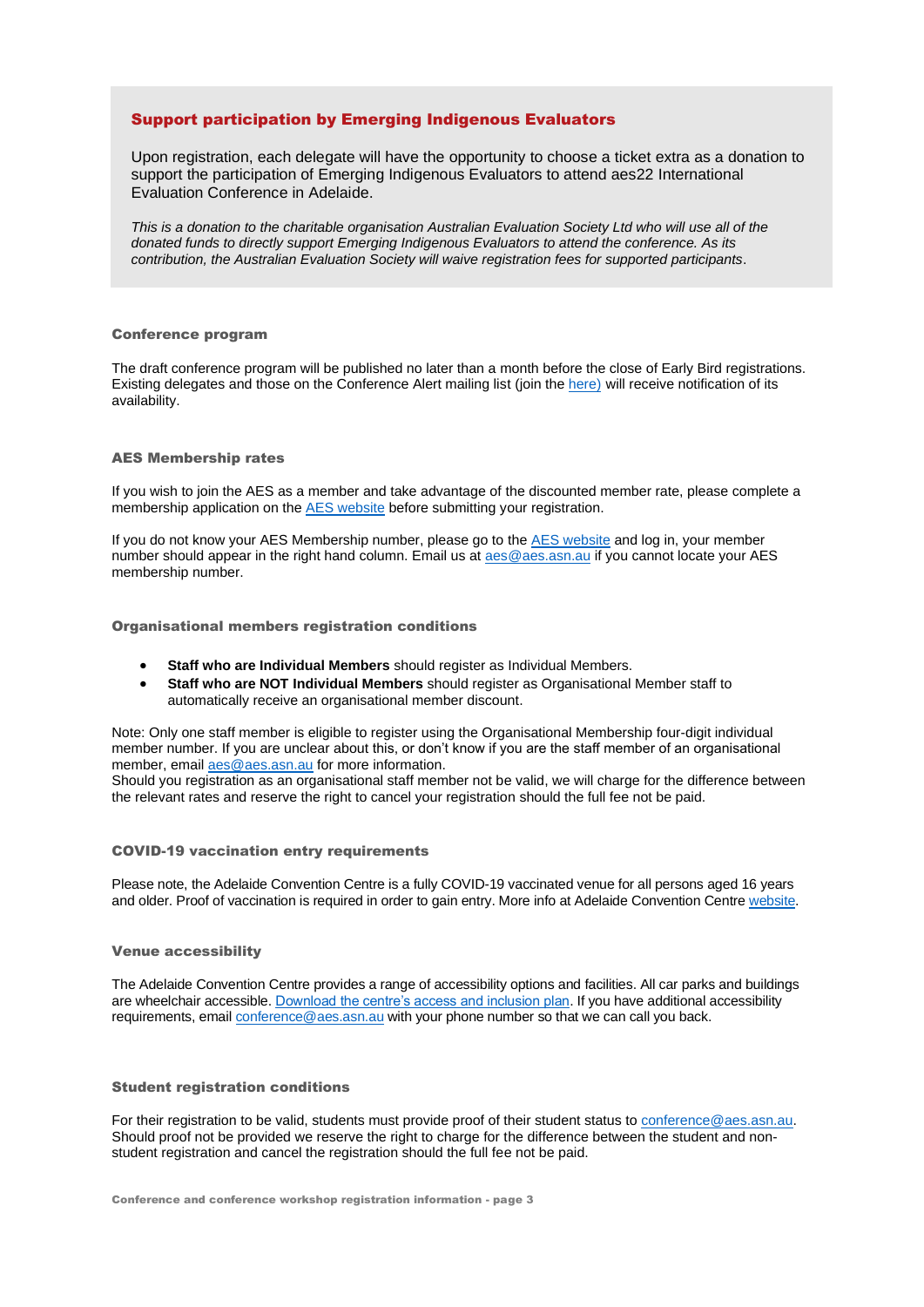# Are you new to evaluation or/and to the AES conference?

We will be arranging some social networking events for conference first-timers and delegates new to evaluation. If 2022 is the first time you are attending an AES International Evaluation Conference, or you are new to evaluation, be sure to check the appropriate box on the online registration form.

Social events

#### aes22 Awards for Excellence in Evaluation Cocktails and Gala Dinner

All three-day conference registrations include entry to the AES Awards Cocktails and Gala Dinner. Additional tickets are available for Day Delegates and Gala Awards Dinner only guests online at the time of registration.

Wednesday 31 August 2022 (evening) Venue: Panorama Ballroom, Adelaide Convention Centre Dress: Smart Casual Additional tickets: \$195 (inc. GST)

Letters of invitation (for visa purposes)

The AES wishes to support international attendees in their efforts to secure the needed travel documentation and recognises that letters of invitation can help smooth the visa application process. More details [here.](https://conference2022.aes.asn.au/index.php/registration/letter-of-invitation-visa)

# Looking for accommodation?

A range of accommodation options are available [here.](https://conference2022.aes.asn.au/index.php/registration/accommodation)

## **Enquiries**

Email [conference@aes.asn.au](mailto:conference@aes.asn.au)

# REGISTER AT

**https://www.ivvy.com.au/event/aes22/**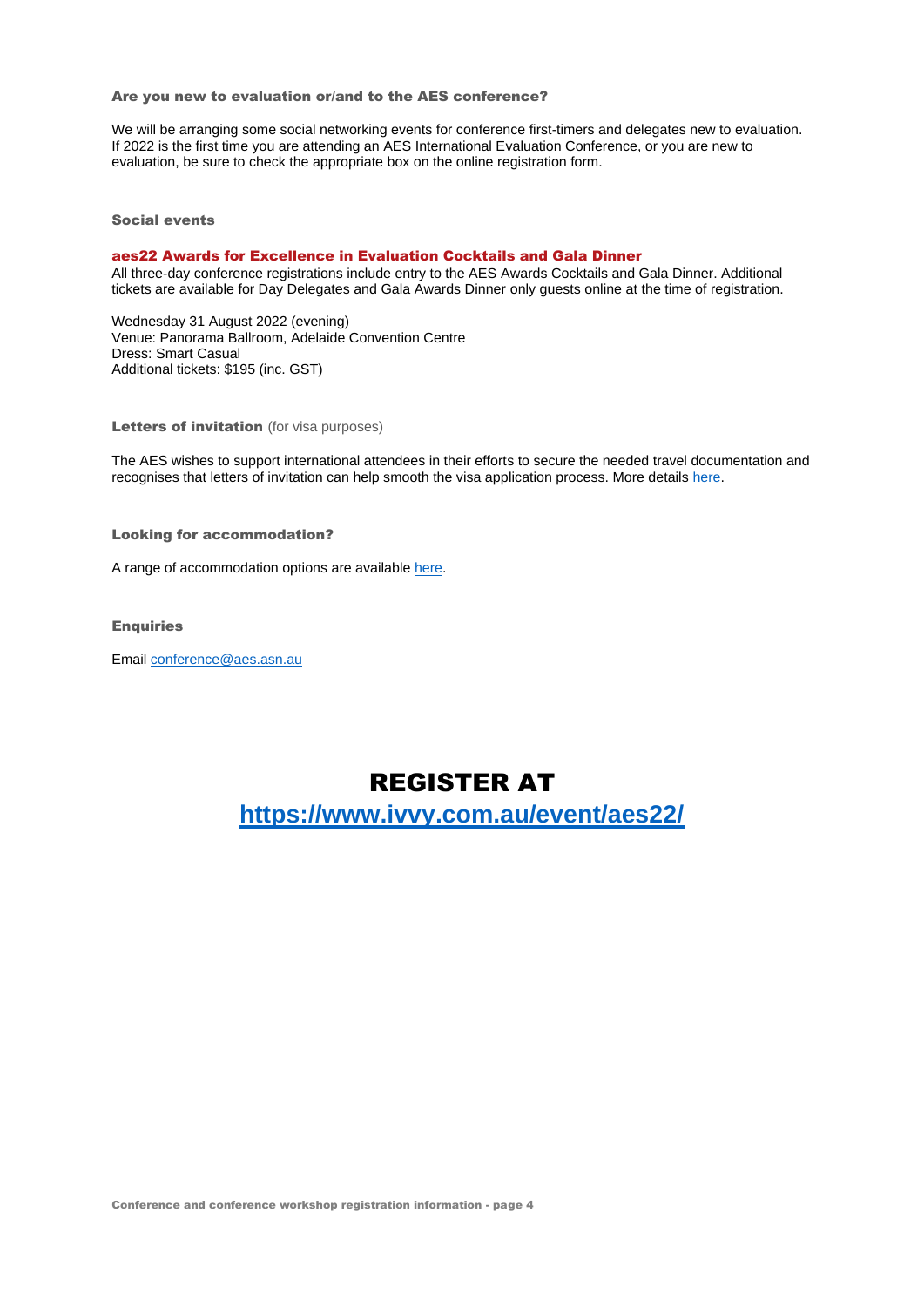# Appendix: aes22 terms and conditions

# **Program amendments**

Although every effort will be made to keep presentations as represented, Australian Evaluation Society Ltd reserves the right to make any necessary changes to the program including cancelling the event where required.

The views and opinions expressed at the conference are those of the presenters and participants and are not necessarily endorsed by the Australian Evaluation Society (AES). The AES reserves the right to use any recordings whether audio or video and/or any photographs taken at any stage during the Conference for reporting of the Conference and/or its content at their sole discretion.

# **Organisational member registration conditions**

- **Staff who are Individual Members** should register as Individual Members.
- **Staff who are NOT Individual Members** should register as Organisational Member staff to automatically receive an organisational member discount.

Note: Only one staff member is eligible to register using the Organisational Membership four-digit individual member number. If you are unclear about this, or don't know if you are the staff member of an organisational member, email [aes@aes.asn.au](mailto:aes@aes.asn.au) for more information.

Should you registration as an organisational staff member not be valid we will charge for the difference between the relevant rates, and reserve the right to cancel your registration should the full fee not be paid.

# **Student registration conditions**

For your registration to be valid, you must provide proof of their student status to [conference@aes.asn.au.](mailto:conference@aes.asn.au) Should proof not be provided we reserve the right to charge for the difference between the student and non-student registration, and cancel the registration should the full fee not be paid.

# **Entrance to Conference**

Each registered delegate to the conference will receive a name badge upon registration at the conference registration desk. The badge will be your official pass and must be clearly visible at all times to obtain entry to all sessions and to social functions. The AES reserves the right to revoke the badge and privileges of anyone behaving in a disruptive or otherwise inappropriate manner.

**COVID-19 vaccination entry requirements:** The Adelaide Convention Centre is a COVID-19 a currently a fully vaccinated venue for all persons aged 16 years and older. Proof of vaccination is required in order to gain entry. Read about the vaccination requirement and the latest covid-safe measures at Adelaide Convention Centre [here.](https://www.adelaidecc.com.au/covid-19-coronavirus-update/)

# **Letters of invitation (for visa purposes)**

The AES wishes to support international attendees in their efforts to secure the needed travel documentation and recognises that letters of invitation can help smooth the visa application process. More details [here.](https://conference2022.aes.asn.au/index.php/registration/letter-of-invitation-visa)

# **Privacy**

AES regards privacy as an important part of our relationship with our members and customers. Delegates will not be contacted by the AES or included in the conference delegate list unless they consent during the registration process.

#### **Refunds and cancellations**

- **A full refund** will be provided for all cancellations received in writing one month prior to the event (that is, not later than 26 July 2022). The refund will be returned via the same payment method as the original receipt of funds.
- **No refunds** will be given for any cancellations received within a month of the event (that is, after 26 July 2022) or for non-attendance on the day.
- **Delegate substitutions** may be made at any time subject to the communication to, and approval by, Australian Evaluation Society Ltd. If a replacement delegate is not a member, the non-member fee will apply and the difference must be paid immediately and prior to the event.

# **Conference cancellation**

The Australian Evaluation Society may cancel the Conference due to circumstances beyond its reasonable control, including but not limited to Acts of God, terrorism, war, strikes or industrial action, Qre, explosion, inevitable accident, breakdown of property, changes in law, or pandemics or global health crises. Due to the nature of the event, it may be reasonable to postpone the event to a later year and/or to change the location for the Conference.